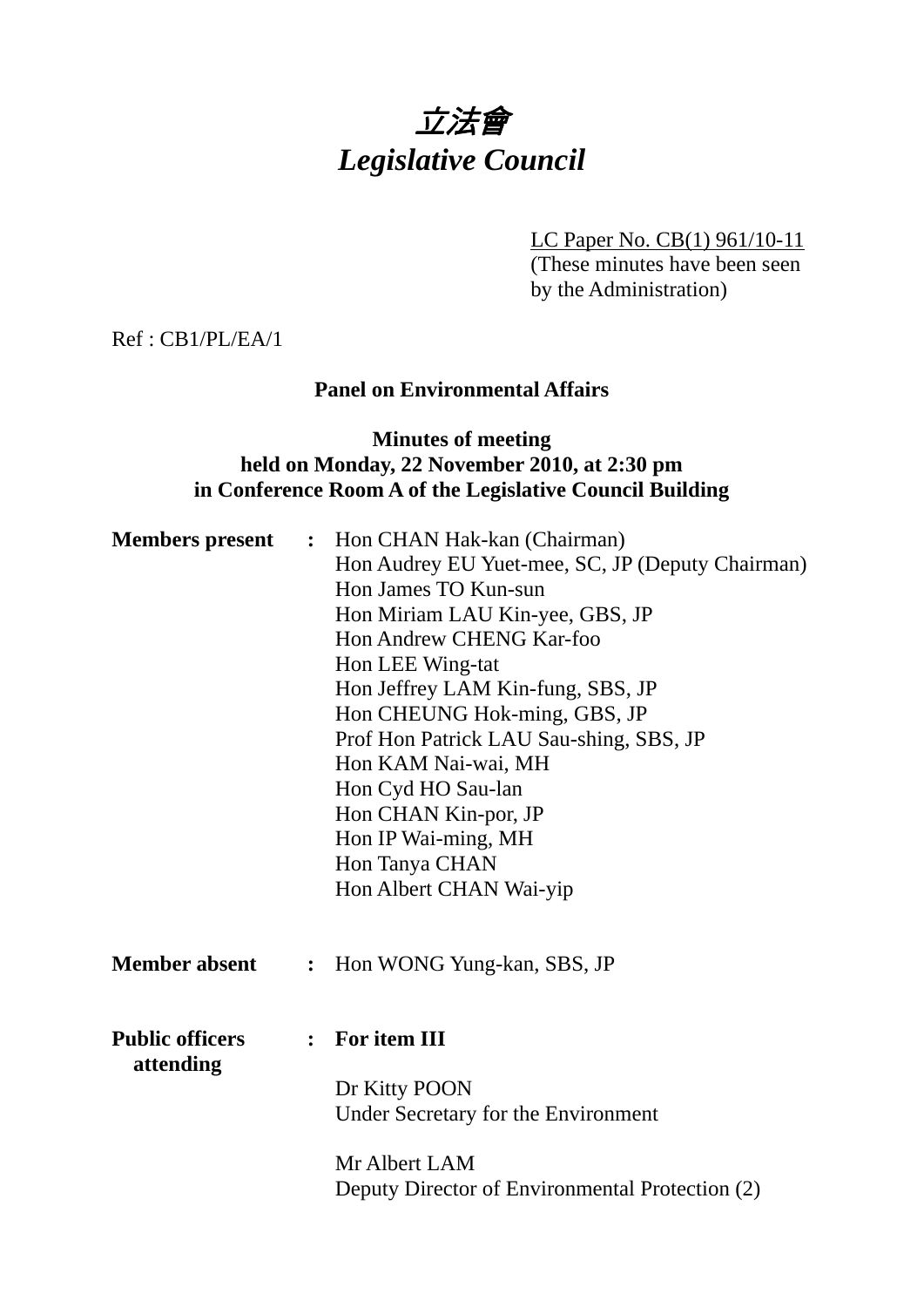|                                              | $-2-$                                                                                                                                                     |
|----------------------------------------------|-----------------------------------------------------------------------------------------------------------------------------------------------------------|
|                                              | Dr Ellen CHAN<br><b>Assistant Director (Environmental Infrastructure)</b><br><b>Environmental Protection Department</b>                                   |
|                                              | Mr WONG Wai-yuen<br>Senior Environmental Protection Officer<br>(Waste)<br>Reduction & EcoPark)<br><b>Environmental Protection Department</b>              |
|                                              | For item IV                                                                                                                                               |
|                                              | Dr Kitty POON<br>Under Secretary for the Environment                                                                                                      |
|                                              | Mr Albert LAM<br>Deputy Director of Environmental Protection (2)                                                                                          |
|                                              | Mr Vincent TANG<br>Director<br>(Nature Conservation<br>$\&$<br><b>Assistant</b><br>Infrastructure Planning)<br><b>Environmental Protection Department</b> |
|                                              | Mr LUI Ping-hon<br>Officer<br>Principal Environmental<br>Protection<br>(Infrastructure Planning)<br><b>Environmental Protection Department</b>            |
| <b>Clerk in attendance :</b> Miss Becky YU   | Chief Council Secretary (1)1                                                                                                                              |
| <b>Staff in attendance</b><br>$\ddot{\cdot}$ | Mrs Mary TANG<br>Senior Council Secretary (1)2                                                                                                            |
|                                              | Miss Mandy POON<br>Legislative Assistant (1)4                                                                                                             |

#### Action

# **I. Information paper issued since last meeting**

 Members noted that no information paper had been issued since last meeting.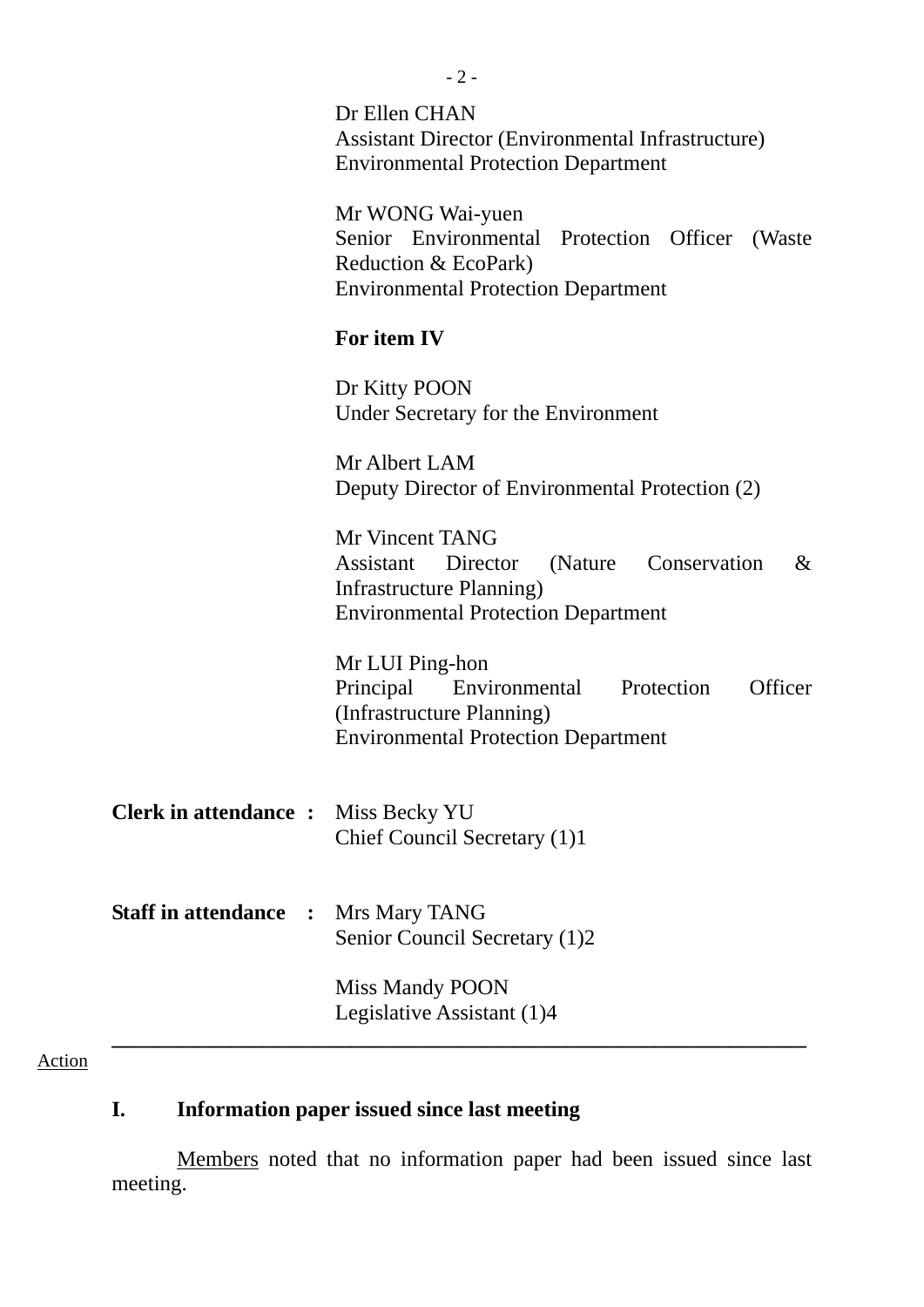Action  $-3$  -

# **II. Items for discussion at the next meeting**

| (LC Paper No. CB(1) $461/10-11(01)$ — List of follow-up actions    |             |
|--------------------------------------------------------------------|-------------|
| LC Paper No. CB(1) $461/10-11(02)$ — List of outstanding items for |             |
|                                                                    | discussion) |

2. Members agreed to discuss the following items at the next regular meeting scheduled for Monday, 20 December 2010, at 8:30 am –

- (a) Pilot Green Transport Fund; and
- (b)District Cooling System at the Kai Tak Development

Ms Audrey EU enquired if the trial on retrofitting of selective catalytic reduction device for the franchised bus fleet formed part of the Pilot Green Transport Fund. The Chairman advised that according to his understanding, the trial was a separate issue. The Administration had undertaken to provide an information paper on details of the trial before its commencement in July 2011.

3. The Chairman reminded members of the special meeting on Friday, 26 November 2010, at 4:30 pm to receive deputations' views on the Public Consultation on Hong Kong's Climate Change Strategy and Action Agenda.

| Ш. | <b>Development of EcoPark</b>                                     |                         |         |  |
|----|-------------------------------------------------------------------|-------------------------|---------|--|
|    | $(LC$ Paper No. $CB(1)$ 461/10-11(03) — Administration's paper on |                         |         |  |
|    |                                                                   | development of EcoPark  |         |  |
|    | LC Paper No. CB(1) 479/10-11(01) — Paper on development of        |                         |         |  |
|    |                                                                   | EcoPark prepared by the |         |  |
|    |                                                                   | Legislative             | Council |  |
|    |                                                                   | Secretariat (background |         |  |
|    |                                                                   | brief)                  |         |  |

4. The Under Secretary for the Environment (USEN) briefly explained the progress of development of the EcoPark and the proposed leasing arrangement for EcoPark Phase 2 lots, taking into account the experience gained in the leasing of EcoPark Phase 1 lots. The Assistant Director of Environmental Protection (Environmental Infrastructure) (ADEP(EI)) gave a power-point presentation on the subjects.

(*Post-meeting note*: A set of the power-point presentation materials was circulated to members vide LC Paper No. CB(1) 547/10-11(01) on 23 November 2010.)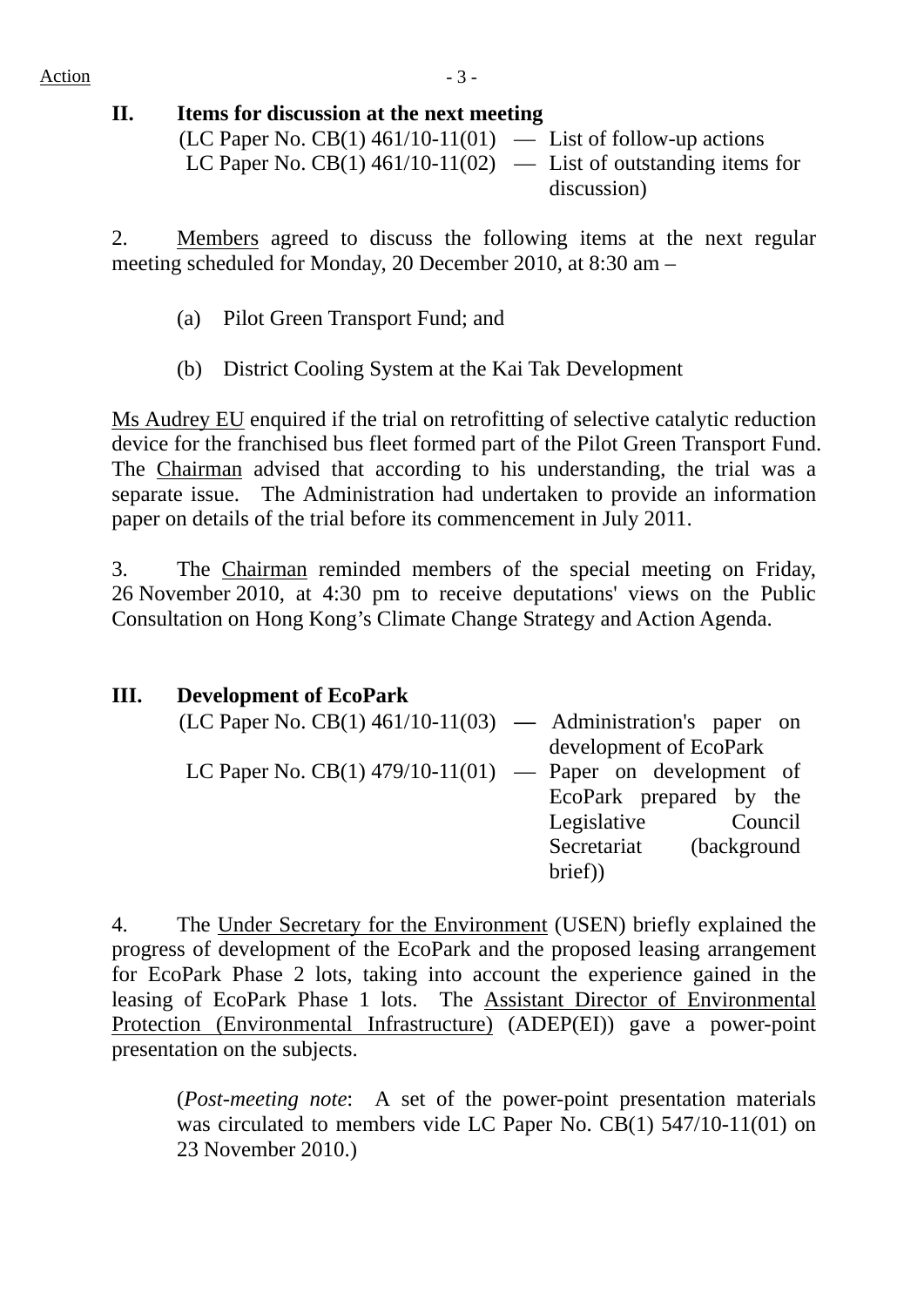5. Noting that the majority of recovered recyclable materials were exported to other places for further processing, Mr IP Wai-ming opined that more should be done to provide value-added services for the recyclable materials to support the local recycling industry on the one hand and to generate more job opportunities for local workers on the other. Expressing similar views, Mr CHAN Kin-por enquired about the assistance provided by the Administration to encourage local recyclers to undertake value-added processes in Hong Kong. USEN said that the purpose of EcoPark was to provide long-term land at affordable cost for the development of recycling and environmental industry with a view to encouraging investment in more advanced technologies and value-added processes. A robust tender assessment was recommended to be put in place for Phase 2 lots to ensure the technical competency and financial viability of the applicants so that the successful tenants were fully ready and capable of undertaking recycling processes in the EcoPark. However, it was worth noting that with the relocation of local industries to the Mainland, many tenants had to export the raw materials recovered from recycling processes to their plants in the Mainland for further manufacturing processes.

#### EcoPark Phase 1

6. Referring to the Public Account Committee (PAC) Report No 54, Mr Jeffrey LAM noted that the Director of Audit had pointed out the inadequacies in the planning and administration of EcoPark which had adversely affected the leasing of Phase 1. USEN said that the unsatisfactory progress of EcoPark Phase 1 was attributable to various factors, one of which was the financial crisis which had led to a decrease in both demand and prices for recyclable materials. Some recycling operations had since become financially non-viable, thus affecting the collection of segregated recyclable materials. Some recyclers had delayed the commissioning of operations. There were others who had difficulty in complying with various statutory requirements, such as those relating to fire prevention. At present, all six lots of EcoPark Phase 1 had been leased out. Of these, five tenants had commissioned their operation while the remaining one was expected to commission by March 2011.

7. Mr KAM Nai-wai noted that some small and medium enterprises had complained about the difficulty in applying for lots in the EcoPark. He enquired about the number of applications for EcoPark Phase 1 lots which had been rejected and the reasons for rejection. The Deputy Director of Environmental Protection (2) (DDEP(2)) added that five tender exercises had been conducted for EcoPark Phase 1 lots. There were 13 applications for the first tender exercise, 11 for the second, five for the third, four for the fourth and two for the fifth. There were also quite a number of enquiries on the tender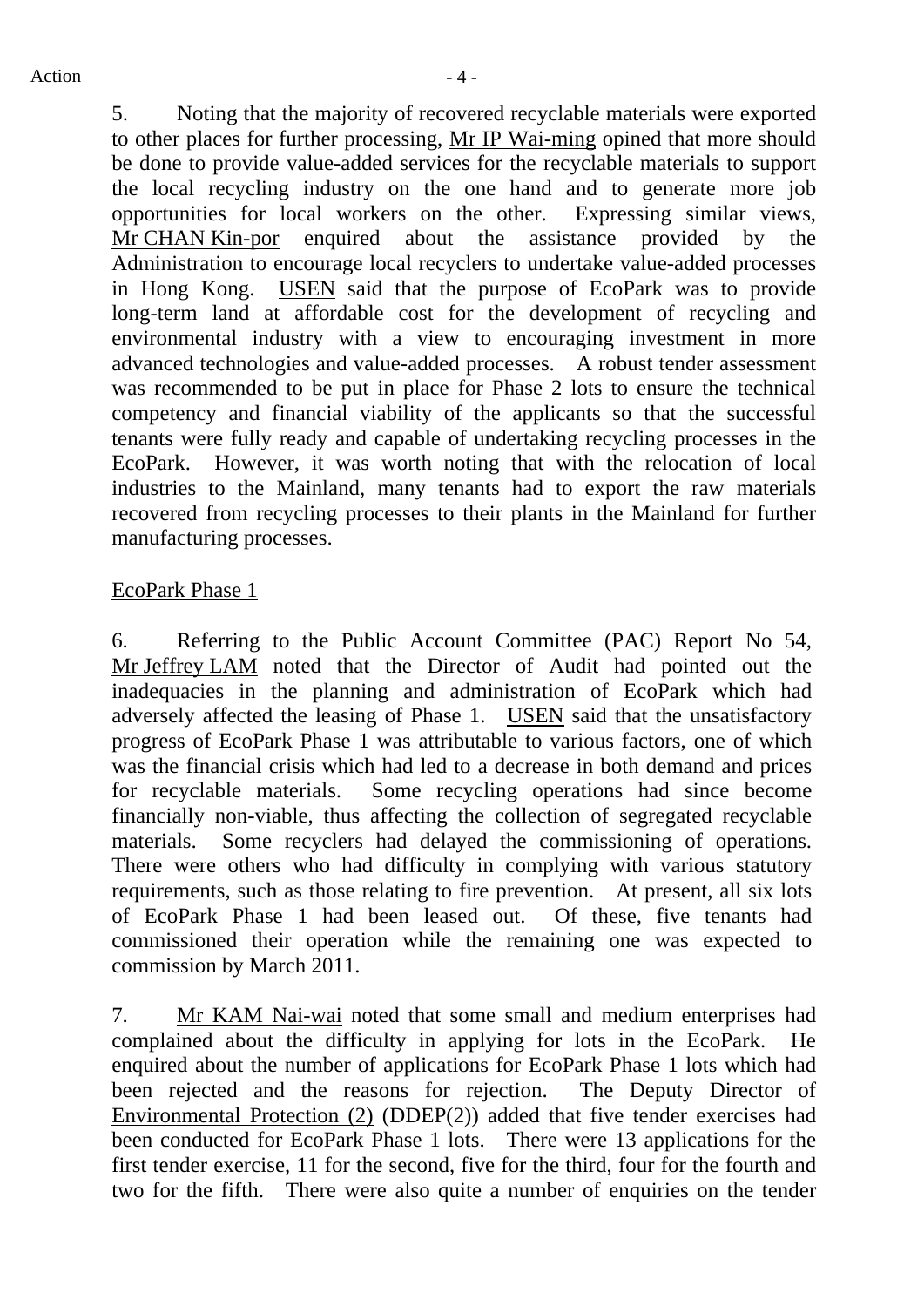exercises. Based on the feedback from tenderers and the experience gained from Phase 1, improvements had been made to the leasing arrangements for Phase 2 lots.

8. Given the land constraint of EcoPark, Mr Jeffrey LAM enquired if additional storage space could be provided in the proximity of EcoPark for temporary storage of recyclable materials while awaiting process. USEN said that tenants could seek assistance from the EcoPark management which was responsible for assisting tenants in the planning and operation of their lots. Short-term tenancies (STT) would be provided as necessary to allow for temporary storage of recyclable materials so that the needed space in EcoPark could be reserved for processing. DDEP(2) added that the Environmental Protection Department (EPD) and the Lands Department had been working together in identifying suitable sites for STT for recovery and temporary storage of recyclable materials, taking into account the views of the neighboring community. At members' request, the Administration agreed to provide information on STTs being leased to the recycling industry.

Admin

## EcoPark Phase 2

9. Mr CHAN Kin-por noted that the Administration had set up two waste recycling centres in EcoPark Phase 2 for waste plastics and waste electrical and electronic equipment (WEEE) which were being managed by non-profit making organizations. He questioned why professional recyclers were not engaged in running these operations. USEN said that following the financial crisis, the cost of plastics had been substantially reduced. As there were no outlets for waste plastics, these had to be disposed of at landfills. To tackle the problem, the Administration had set up two waste recycling centres in EcoPark Phase 2 to provide secured outlets for waste plastics and WEEE which currently had rather limited opportunities of recycling in the local market. With funding support from the Environment and Conservation Fund, social enterprises selected through an open tendering process were engaged to not only operate the centres but also to provide job opportunities for low-skilled workers.

10. Ms Miriam LAU stressed the need to ensure the viability of recycling operations. Given that there might not be a market for certain wastes, such as waste computer parts and waste car batteries, the Administration should work out a waste recycling strategy taking into account market needs. She further enquired whether WEEE from the Producer Responsibility Scheme (PRS) would be processed in EcoPark Phase 2 or whether a separate site would be identified for the purpose having regard to the many complexities involved in the processing of WEEE, particularly in respect of detoxification of certain computer parts. She also emphasized that the Administration should help promote the market for recycled products by taking the lead in procuring these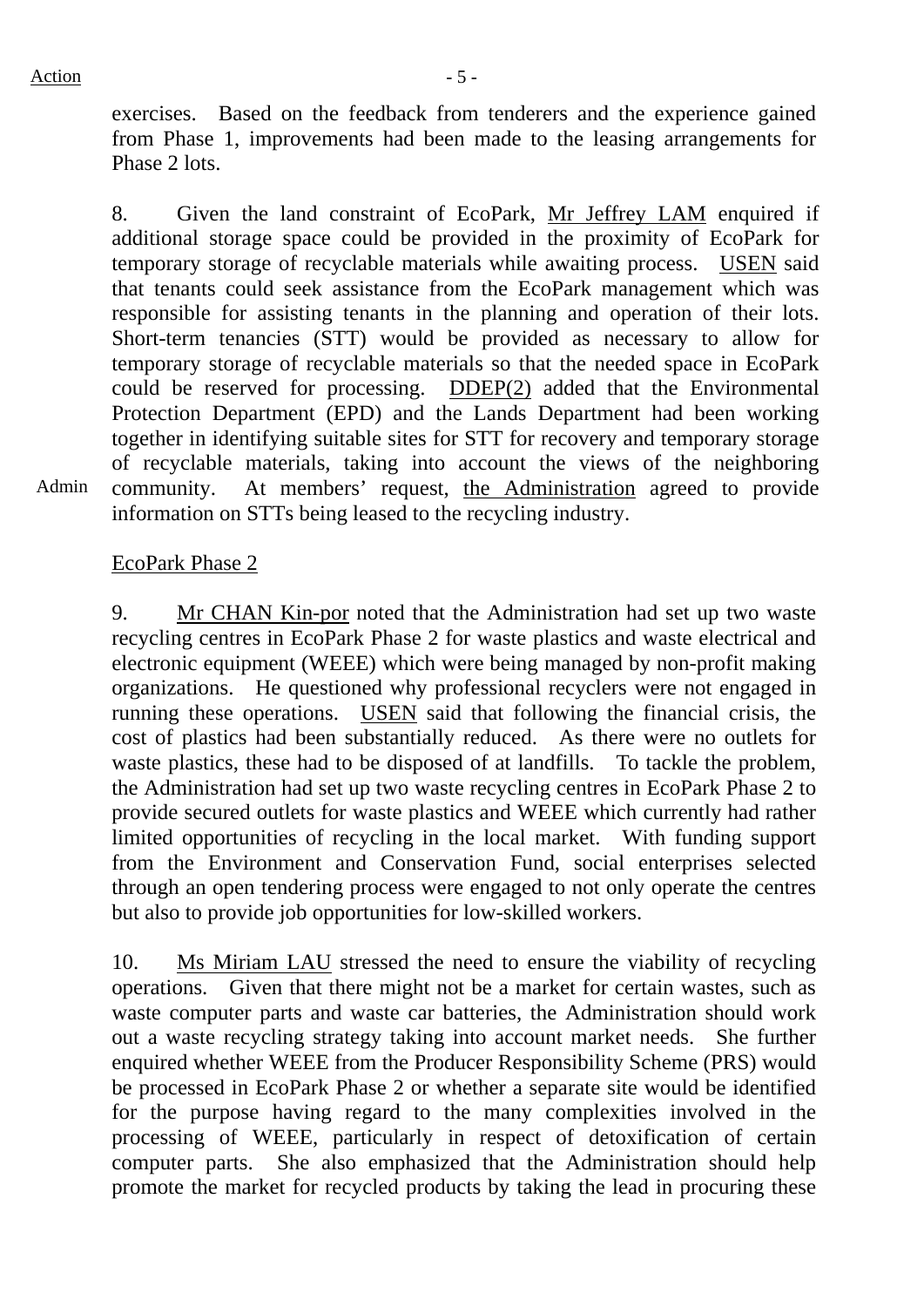green products. Ms Audrey EU echoed that recycling operations would not be viable unless complementary policies were put in place. By way of illustration, policies on waste charging and measures against fly-tipping would help encourage waste recycling and recovery. She enquired about the anticipated increase in the rate of recycling of different waste types following the commissioning of EcoPark Phase 2, and whether EcoPark could assist in implementing the PRS. She added that the provision of rental concessions alone would not be helpful to the recycling operations. More attention should be given to the recycling of waste, in particular food waste and waste plastics.

11. In response, USEN said that the outcome of public consultation on the new PRS on WEEE would be reported to the Panel soon. She agreed that a holistic approach should be adopted in implementing the waste management strategy, the progress of which (including the charging scheme on municipal solid waste) would be discussed at the Panel meeting in January 2011. She added that the Administration had taken the lead in green procurement and had since revised its procurement policy to include more green products. On the anticipated increase in recovery rate after the commissioning of EcoPark Phase 2, USEN advised that EcoPark Phase 1 was able to handle about 50 000 tonnes of recyclable materials per annum. It was hoped that EcoPark Phase 2 with its large size would be able to attract recyclers operating on a larger scale. However, as the tendering exercise for Phase 2 had yet to commence, it would not be possible to project the increase in recovery rates of different waste types at this stage. DDEP(2) supplemented that EcoPark Phase 2 covered an area of 10 hectares which limited the amount of recyclables to be handled. He agreed to provide an estimate as far as practicable.

#### Proposed leasing arrangement for EcoPark Phase 2 lots

#### *Open waste types*

12. Mr CHAN Kin-por noted that most of the waste types in the initial list of waste types to be processed in EcoPark Phase 2 were similar to that in Phase 1. He questioned why new waste types were not introduced. Mr KAM Nai-wai also enquired whether asphalt would be included as one of the waste types for concrete waste. USEN said that the types of waste to be processed in the EcoPark would be market driven and open for applicants to propose from a general list which would be formulated based on the recycling market situation and consultation with the trade. It was expected that waste glass and inert construction materials would be processed in EcoPark Phase 2.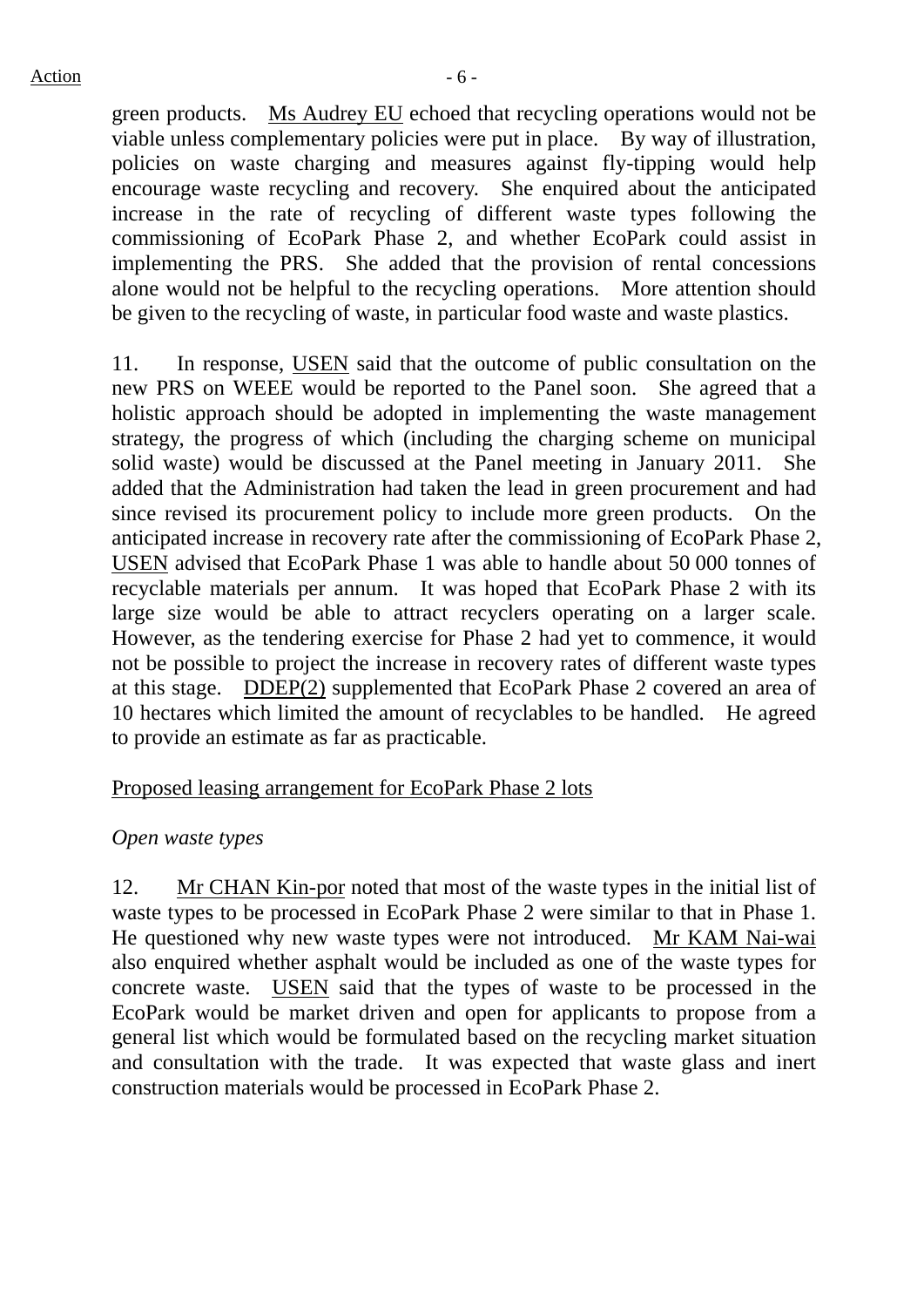13. Noting that the lot size would be changed from a standard size of around 5 000 square metres  $(m<sup>2</sup>)$  to different sizes within a reasonable range of say from 5 000  $\text{m}^2$  to 20 000  $\text{m}^2$ , Mr KAM Nai-wai enquired if lot sizes under 5 000  $\text{m}^2$ would also be available. DDEP(2) said that based on the feedback from previous tendering exercises,  $5000 \text{ m}^2$  would be an optimal lot size for most recycling operations. However, as some recycling processes would require larger space, flexibility could be allowed for applicants to bid larger lot sizes to suit their operational requirements.

# *Length of tenancy*

14. Apart from tenants, Mr CHAN Kin-por asked if the Administration could also early terminate the tenancy in the event of poor performance of tenants. DDEP(2) said that if a tenant failed to comply with the terms and operational requirements as set out in the tenancy, actions could be taken to terminate the tenancy. The proposal to lengthen the tenancy to 20 years was made so that initial capital investment could be amortized over a reasonably longer period, which was critical to tenants in raising finance with banks and financial institutions.

15. Referring to the PAC Report No 54, Ms Cyd HO noted that the Director of Audit had criticized the leasing arrangement for EcoPark Phase 1. While acknowledging that the Administration had made certain improvements to the leasing arrangement for Phase 2 lots taking into account the experience gained from Phase 1 development, she questioned why no reference had been made to PAC's recommendation on levels of rents, which in her view should reflect the savings in the cost of waste treatment and disposal. It was worth noting that recycling operations were not profitable businesses but these could help reduce and recover waste which would otherwise be disposed of at landfills. USEN explained that the rental levels would be reviewed on a regular basis and adjusted according to a pre-determined formula. The current rental level of EcoPark at around  $$10$  per m<sup>2</sup> per month was below the market rate. To facilitate better understanding, the Administration was requested to provide information on the setting of rents for lots in EcoPark, with particular reference to the savings in the cost of treatment and disposal of waste.

## *Tender assessment*

Admin

16. Miss Tanya CHAN noted that some recyclers were not able to process all the recyclables because of the quantity and quality of the materials. As a result, some of these materials had to be disposed of at landfills. She enquired if the capability of applicants in dealing with the waste collected formed part of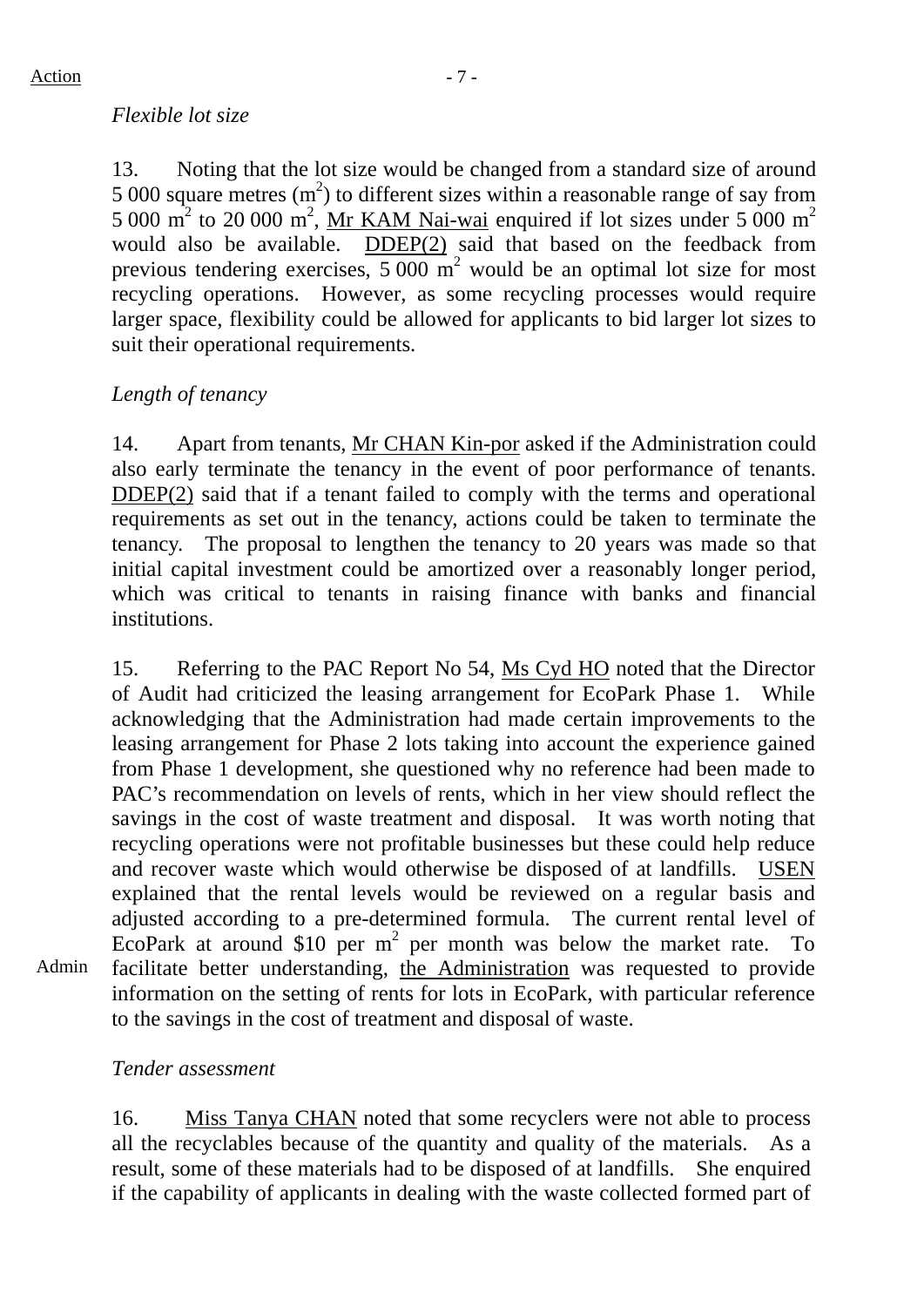the tender assessment. She also asked if assistance could be provided in the sourcing of recyclable materials to ensure the quality of materials collected, and that there was a market for the recycled products. Mr IP Wai-ming supported waste segregation at source to facilitate recyclers in the recycling processes. USEN said that the recycling trades were well aware of the supply of recyclable materials and the demand for recycled products. They would optimize the collection of recyclable materials to facilitate recycling processes and to meet market needs. Apart from providing land for recycling processes, the EcoPark would also foster a synergy among tenants. For example, one tenant engaged in the recycling of waste plastics had given away those of inferior quality to another tenant for the manufacture of biodiesel. Also, a tenant engaged in the recycling of WEEE had provided another tenant with recyclable computer parts. In response to Miss CHAN's further enquiry on the record of unused recyclable materials by EcoPark which had to be disposed of at landfills, ADEP(EI) agreed to provide the requisite information as far as practicable.

Admin

17. Ms Cyd HO noted that in the tender submissions for Phase 2, applicants were required to provide a comprehensive business and work plan for meeting the statutory approvals and licences that were required for the proposed recycling process. She pointed out that the delay in commissioning of the recycling operations in Phase 1 was probably due to the difficulty in complying with the time-consuming statutory requirements, particularly when most of the recycling operations were newly established. To avoid similar recurrences, EPD should liaise with the Government departments concerned to provide the needed assistance to facilitate tenants of EcoPark in fulfilling the statutory approvals. USEN said that while the responsibilities for fulfilling the statutory approvals were on the tenants, the EcoPark management company would assign designated staff to liaise and support every tenant in their planning for commissioning of the operations as far as possible. Furthermore, EPD should liaise with all Government departments concerned to expedite the processing of tenants' application for statutory approvals.

#### *Additional guidance and assistance to tenant*s

18. Mr IP Wai-ming enquired whether assistance would be provided to recyclers who had the technical competence but did not have the financial means to operate recycling processes at EcoPark. USEN said that applicants would need to demonstrate the financial viability of their recycling operations. Mr KAM Nai-wai asked if tenants had to demonstrate their financial capability before they were allowed to enter into tenancy with the EcoPark management. Mr CHAN Kin-por also enquired if the Administration would assist tenants in improving their recycling processes. USEN said that based on experience gained in the leasing of Phase 1, the length of tenancy had been extended from 10 to 20 years to enable tenants in raising finance with banks and financial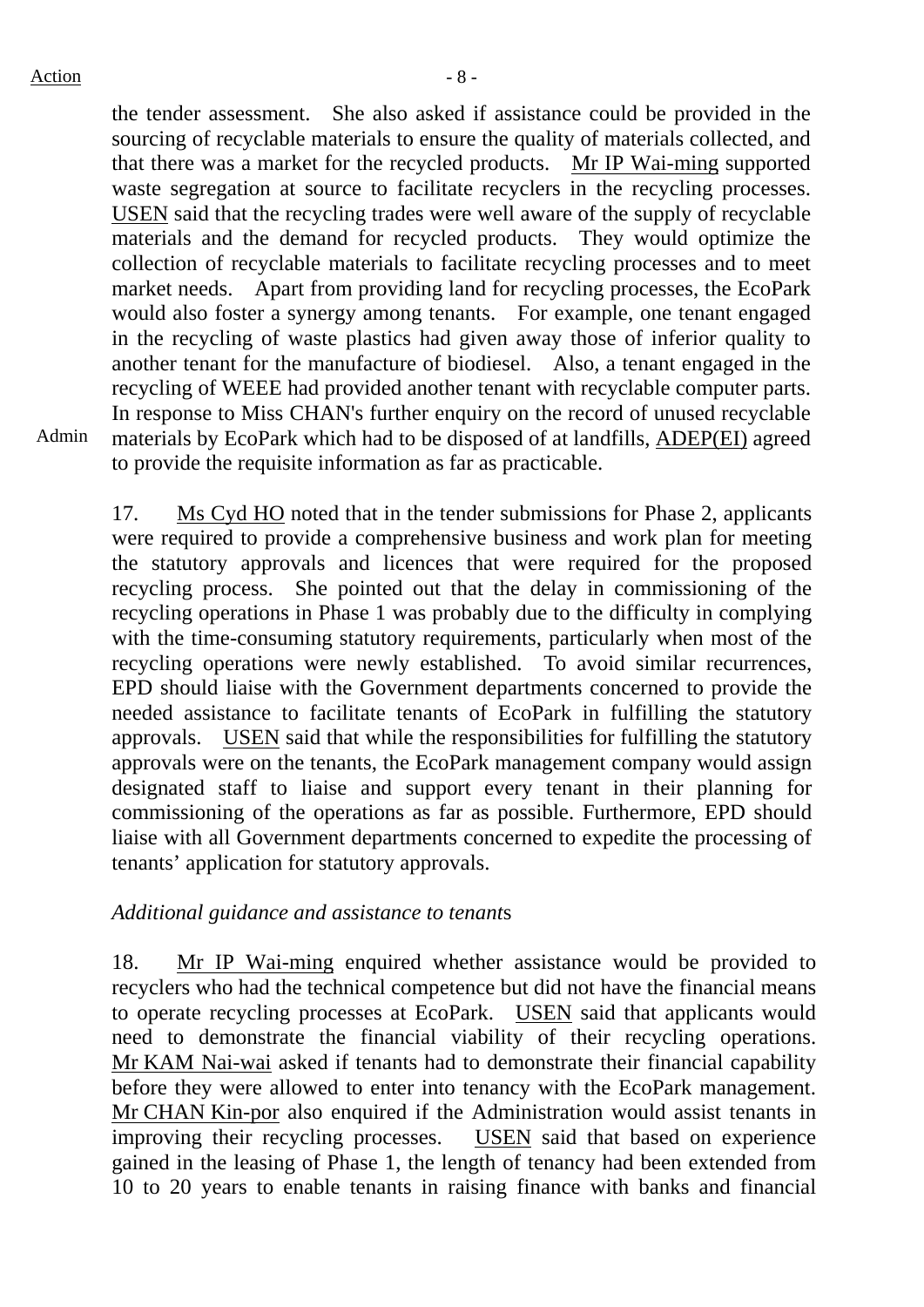institutions. The EcoPark management company would also assign designated staff to liaise with and support each tenant in planning for commissioning of the operations as far as possible. Furthermore, EPD would liaise with all Government departments concerned to expedite the processing of tenants' applications for statutory approvals as far as possible. DDEP(2) added that while tenants were required to provide rental deposit and a performance guarantee, part of the deposit and/or performance guarantee would be released to tenants after injection of substantial capital investment as part of the supporting measures.

## Way forward

19. Mr Albert CHAN was concerned that EcoPark was more of a showcase than a waste recycling centre. He stressed the need for a comprehensive recycling strategy for Hong Kong to allow for the setting up of recycling centres in different districts for the collection and recycling of materials to meet market demand. Reference should be made to the successful experience of Taipei in waste recycling. More commitment was needed in implementing waste recycling policies, which would include introduction of legislation on mandatory segregation and recycling of waste. He requested to put on record his dissatisfaction at the lack of commitment on the part of the Administration in taking forward waste recycling policies. USEN said tenders for EcoPark Phase 2 would be invited shortly with a view to increasing the waste recycling rate.

20. Mr KAM Nai-wai said that he had reservation on the proposed leasing arrangement for EcoPark Phase 2, which had failed to take into account the recommendations in PAC Report No 54.

| IV. | 5172DR – Development of Organic Waste Treatment Facilities –<br><b>Phase I in Siu Ho Wan, North Lantau</b> |                                                                                                                                                                                           |
|-----|------------------------------------------------------------------------------------------------------------|-------------------------------------------------------------------------------------------------------------------------------------------------------------------------------------------|
|     | $(LC$ Paper No. $CB(1)$ 461/10-11(04) — Administration's paper on                                          | 5172DR – Development of<br>Organic Waste Treatment<br>Facilities - Phase I in Siu                                                                                                         |
|     | LC Paper No. CB(1) $479/10-11(02)$ —                                                                       | Ho Wan, North Lantau<br>Paper on the development<br>of the First Phase Organic<br>Waste Treatment Facilities<br>prepared by the Legislative<br>Council Secretariat<br>(background brief)) |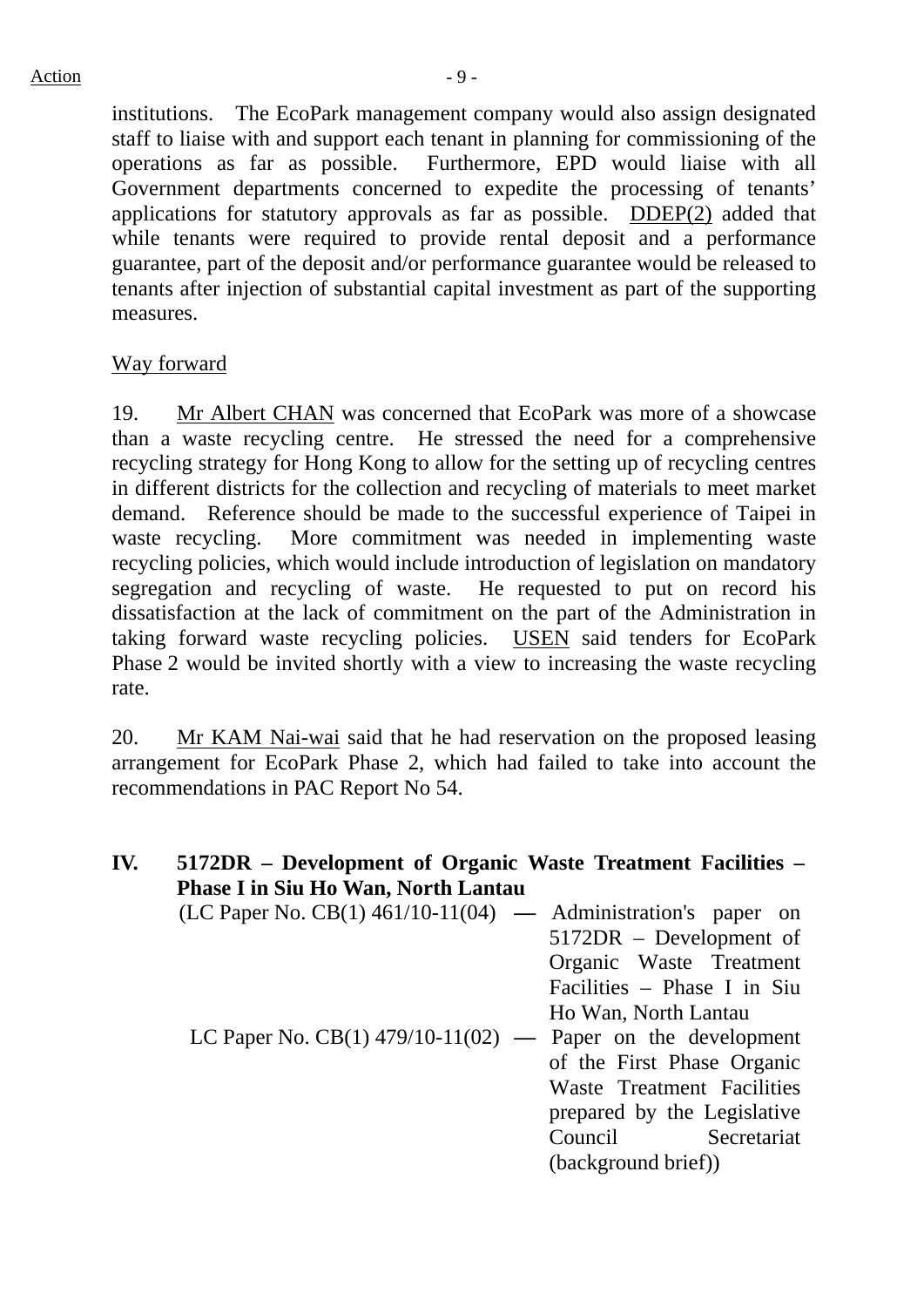21. USEN briefly introduced the background and scope of the project on the development of the Organic Waste Treatment Facilities (OWTF), Phase I in Siu Ho Wan, North Lantau by highlighting the salient points in the Administration's paper.

22. Mr LEE Wing-tat supported the need to promote good eating culture and habit. The over-ordering of food should be avoided to reduce wastage. He said that a lot of food had been wasted because of over-ordering and such practice should not be encouraged. Government officials should set an example of good eating culture by avoiding the over-ordering of food when hosting lunch/dinner functions. Food wastage should also be avoided at home. USEN said that educational and publicity efforts would be made to promote public awareness on the need to avoid food wastage. The Administration would work closely with the relevant stakeholders, including the domestic sector, property management companies and green groups to encourage households to generate less food waste

## Sites for OWTF

23. Given the odour nuisances associated with treatment of food waste, Mr LEE Wing-tat was pleased that the Administration was able to identify a remote site which was far from the residential community for the development of OWTF. Professor Patrick LAU was however concerned that the remote location of OWTF in Siu Ho Wan would mean that the food waste had to travel a distance covering various districts before this could be treated. Consideration should be given to identifying suitable sites for more OWTF. USEN said that a stringent environmental impact assessment had to be carried out before consideration could be given to developing OWTF. Two potential sites at Siu Ho Wan, North Lantau and Shaling, North District were identified in 2007 taking into account various factors, such as environmental and transport impacts on the neighboring areas, planning restrictions and the proximity of residential developments . The Siu Ho Wan site was selected for the first phase of OWTF because of its relatively more accessible location. Suitable sites would be identified for the development of additional treatment facilities for organic waste. In response to Professor LAU's query that the location plan of OWTF Phase 1 at Enclosure 1 was not clear, USEN agreed to provide a clearer copy of the plan for members' reference.

Admin

24. Referring to the letter from the Chairman of the Discovery Bay City Owners Committee tabled at the meeting, Mr KAM Nai-wai noted that residents were concerned about the setting up of OWTF at Lantau. He enquired about the measures to be taken to mitigate the possible environmental nuisances associated with the operation of OWTF, particularly in the transport of organic waste. As the Chek Lap Kok Airport Expressway formed part of the route to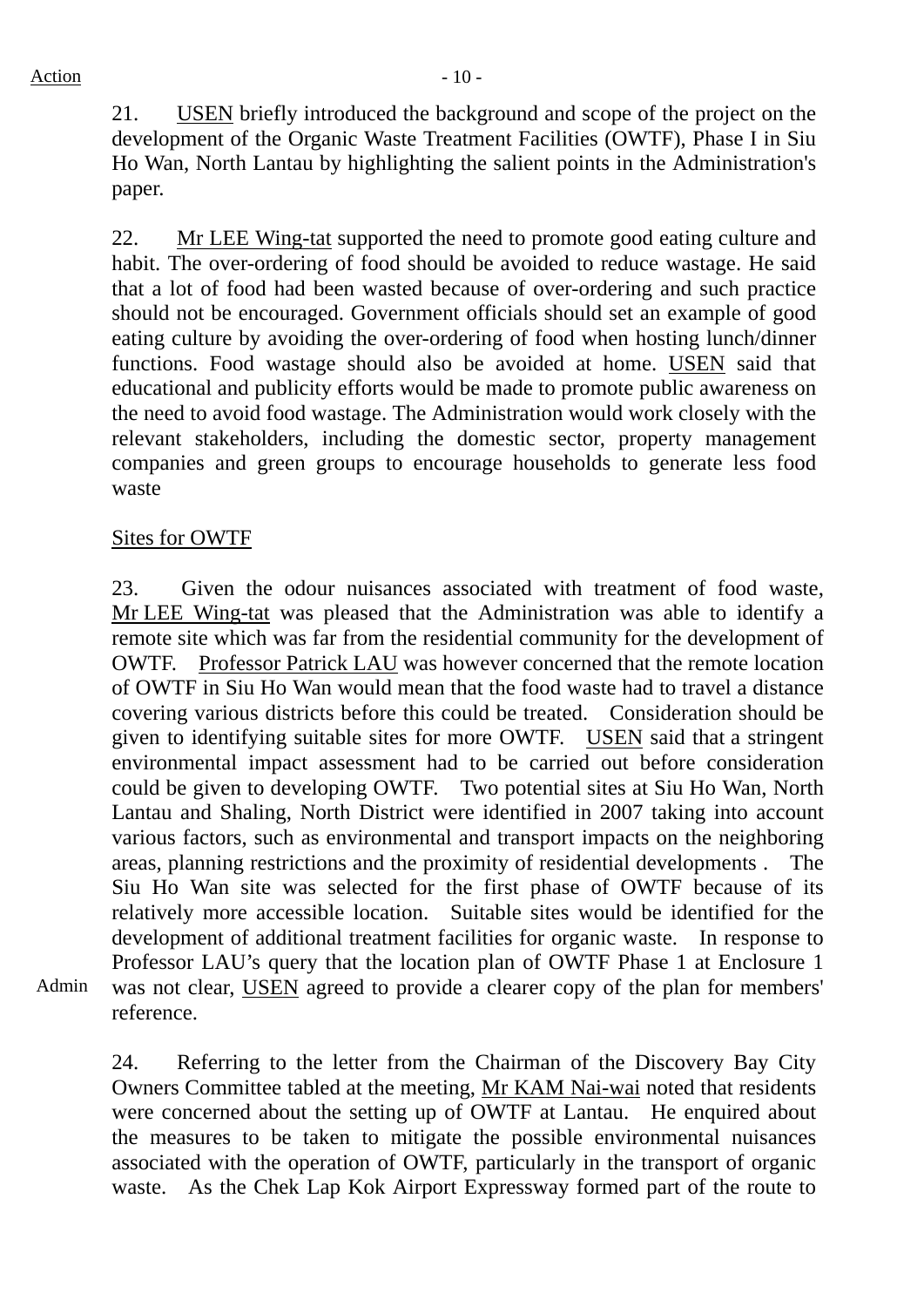OWTF, Mr IP Wai-ming was concerned that the odour nuisance associated with the transport of food waste might give tourists a bad impression of Hong Kong. Ms Audrey EU also enquired about the types of dump trucks to be used in transporting organic waste and the means to reduce the odour nuisance. USEN said that the Discovery Bay was located way beyond the radius of 1.5 kilometres of OWTF. Besides, the vehicles engaged in the transport of organic waste would be sealed. The Principal Environmental Protection Officer (Infrastructure Planning) added that at present, sealed containers were used to transport food waste for treatment at the Pilot Composting Plant at the Kowloon Bay Waste Recycling Centre. So far, no complaints against the odour nuisance associated with the delivery of food waste to the Plant had been received. Reference would be made to Taiwan and Korea where purpose-built tankers were used for the delivery of food waste.

## Treatment capacity

25. Noting that combined treatment capacity of OWTF Phase 1 and Phase 2 was some 500 tonnes per day, Mr IP Wai-ming said that this was too small as compared to the total amount of food waste generated per day. He enquired about the feasibility of providing OWTF on a district basis. In view of the limited capacity of OWTF Phase 1, Mr LEE Wing-tat supported that more remote sites should be identified for setting up one or two more OWTF. Given the difficulties in identifying suitable sites for development of OWTF, the Chairman asked whether consideration could be given to expanding OWTF Phase 1 at Siu Ho Wan. USEN said that the public would need to be consulted on the provision of OWTF on a district basis. DDEP(2) added that efforts would be made to optimize the use of OWTF Phase 1 at Siu Ho Wan. Consideration would be given to expanding the treatment facilities but environmental impact assessment studies had to be carried out. More sites would be identified for further phases of OWTF if necessary.

26. Mr KAM Nai-wai enquired about the timetable for the development of the second phase of OWTF at Shaling. USEN said that the initial plan was to invite tenders for OWTF Phase 1 at Siu Ho Wan in the second quarter of 2011 for completion by 2014, to be followed by OWTF Phase 2 at Shaling towards late 2010's.

## Treatment technologies

27. Noting that anaerobic digestion and composting technologies would be adopted to recycle organic waste into biogas and compost products, the Chairman enquired if there were sufficient outlets for the huge amount of compost to be generated daily from OWTF. USEN said that at present, the compost generated from the Pilot Composting Plant at the Kowloon Bay Waste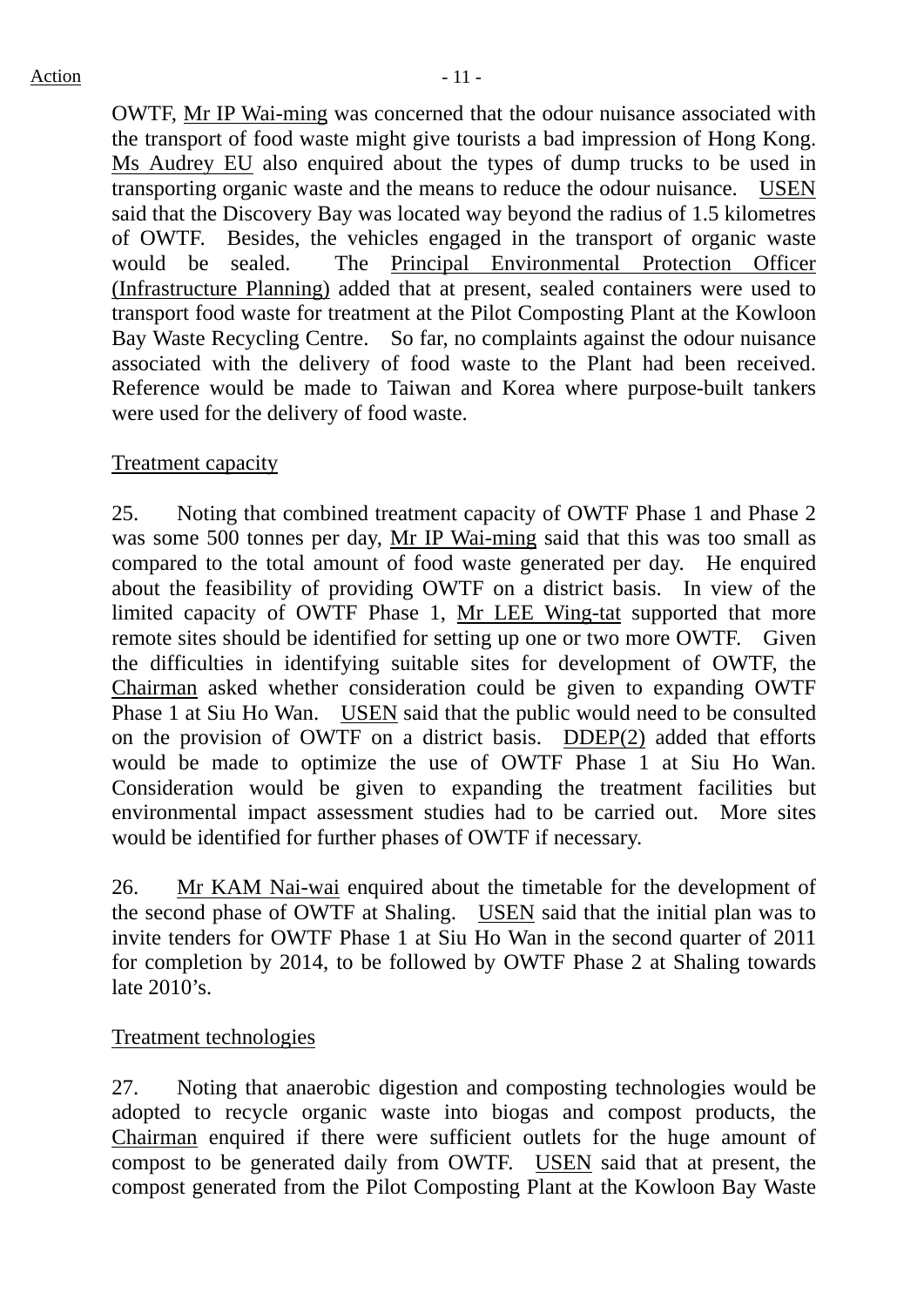Recycling Centre was used by Government departments and other non-governmental organizations in greening and agricultural activities. The many parks and estates in Hong Kong which required some 35 000 tonnes of composting materials each year would provide outlets for the compost generated from OWTF. Professor Patrick LAU questioned why the successful composting project using earthworms to recycle horse manure during the East Asian Games was not allowed to continue in the agricultural land in Hong Kong. USEN agreed to look into the case. The Chairman suggested that the project proponent could consider setting up a recycling plant on horse manure in the EcoPark.

28. Ms Audrey EU noted that apart from internal use by OWTF Phase 1, the biogas generated could be used to generate surplus electricity up to 28 million kWh for export to the grid each year. She enquired if arrangements for grid connection had been made with the power companies. USEN said that the Administration was liaising with the power companies on the export of the surplus electricity to the electricity grid and members would be informed of the outcome in due course. DDEP(2) added that there should not be any technical problems with the grid connection.

#### On-site treatment of food waste

29. Mr IP Wai-ming enquired if consideration would be given to requiring residential developments to provide on-site treatment facilities for food waste. USEN said that there was practical difficulty in collecting food waste from domestic households for on-site treatment because the majority of households in Hong Kong were residing in multi-storey multi-tenant buildings. Most of these buildings did not have enough space for dedicated food waste containers at both the household and building levels. Besides, frequent collection of food waste would be required as otherwise the food waste could cause potential hygiene and odour problems given the hot and humid weather of Hong Kong. Nevertheless, trial schemes on separation of wet and dry waste as well as use of on-site treatment facilities for food waste would be encouraged in private residential developments. Meanwhile, efforts had been made to promote the wider use of on-site treatment facilities to deal with food waste from commercial and industrial (C&I) establishments, such as shopping centres, food processing companies as well as major restaurants and eateries. Technical advice would be given to interested C&I establishment in using food waste treatment facilities. In fact, some C&I establishments had already installed treatment facilities of different scales. DDEP(2) added that some shopping centres had provided on-site facilities of different scales for treatment of food waste generated within the centres. Other establishments, schools and residential developments, would be encouraged to apply funding under the Environment and Conservation Fund to carry out trial schemes on on-site treatment for food waste.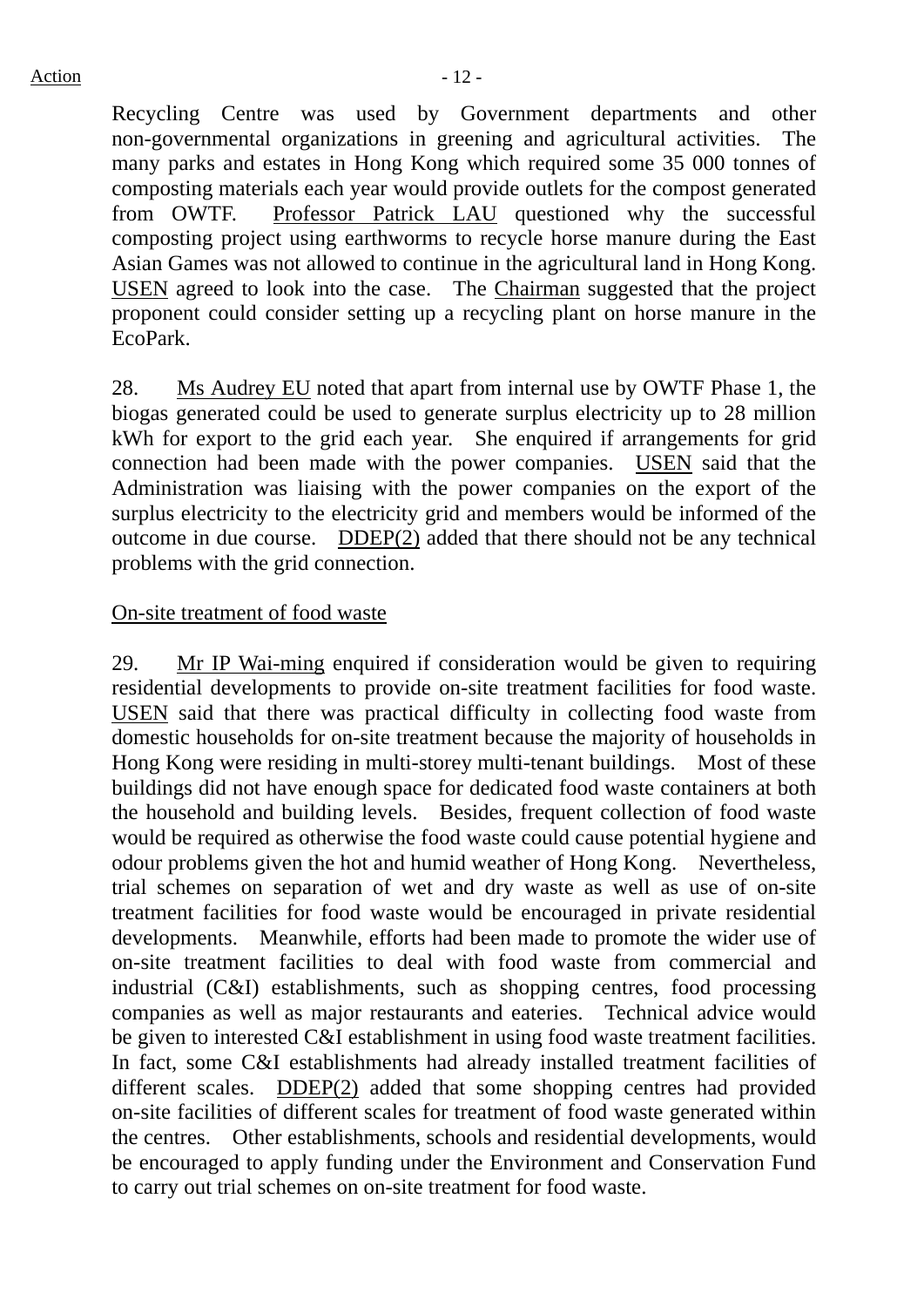30. Miss Tanya CHAN was disappointed at the slow progress of waste reduction schemes in Hong Kong, which in her view had lagged way behind its counterparts, including Taipei. She pointed out that Taipei was just as hot and humid as Hong Kong, but it was able to deal with the problem of food waste. There should be more commitment on the part of the Administration to optimize source separation of waste (including the separation of dry and wet waste) as well as waste recovery/recycling before resorting to waste incineration. She noted that there were small-scale on-site waste treatment facilities which could be installed in residential estates for treatment of food waste. There should be more experience sharing on the use of such facilities, and developers/property management companies should be encouraged to conduct trials on the use of on-site food waste treatment facilities.

31. In response, USEN said that OWTF Phase 1 and Phase 2 would provide treatment for source separated organic waste primarily from C&I establishments, including hotels, food processing establishments, restaurants, shopping malls and wet markets, which were the major source of food waste. Some of these establishments had their own on-site waste treatment systems and it was hoped that there would be more experience sharing among them. On treatment of food waste at residential estates, the Assistant Director (Nature Conservation & Infrastructure Planning) made reference to the experience of Park Island at Ma Wan, which was one of the few residential developments with on-site food waste treatment facilities. A collection arrangement for food waste had also been worked out in collaboration with the residents. At present, about 10% of the 5 000 households used the facilities and the number of participating households was expected to increase in the future. In view of the progress, the management company was planning to purchase new additional facilities. The existing on-site waste treatment facility had been in use for about three to fours years to treat about 100 kilogrammes of food waste per day. It was hoped that the successful experience of Park Island could be shared with other estates. members' request, the Administration agreed to provide information on the experience of the management of Park Island in the treatment of food waste.

Admin

32. Ms Audrey EU was concerned about the problem arising from the use of disposable lunch boxes in many schools. Noting that OWTF Phase 1 at Siu Ho Wan would be mainly used to treat source separated organic waste primarily from C&I establishments, she asked if the food waste would include those from schools and households. USEN said that a number of schools had signed the Green Lunch Charter. They had since stopped using disposable containers and adopted the central portioning approach where possible with a view to reducing food waste and protecting the environment. However, not all schools were able to adopt the central portioning approach because of space constraints. Some schools had recycled food waste to compost. She agreed that more efforts